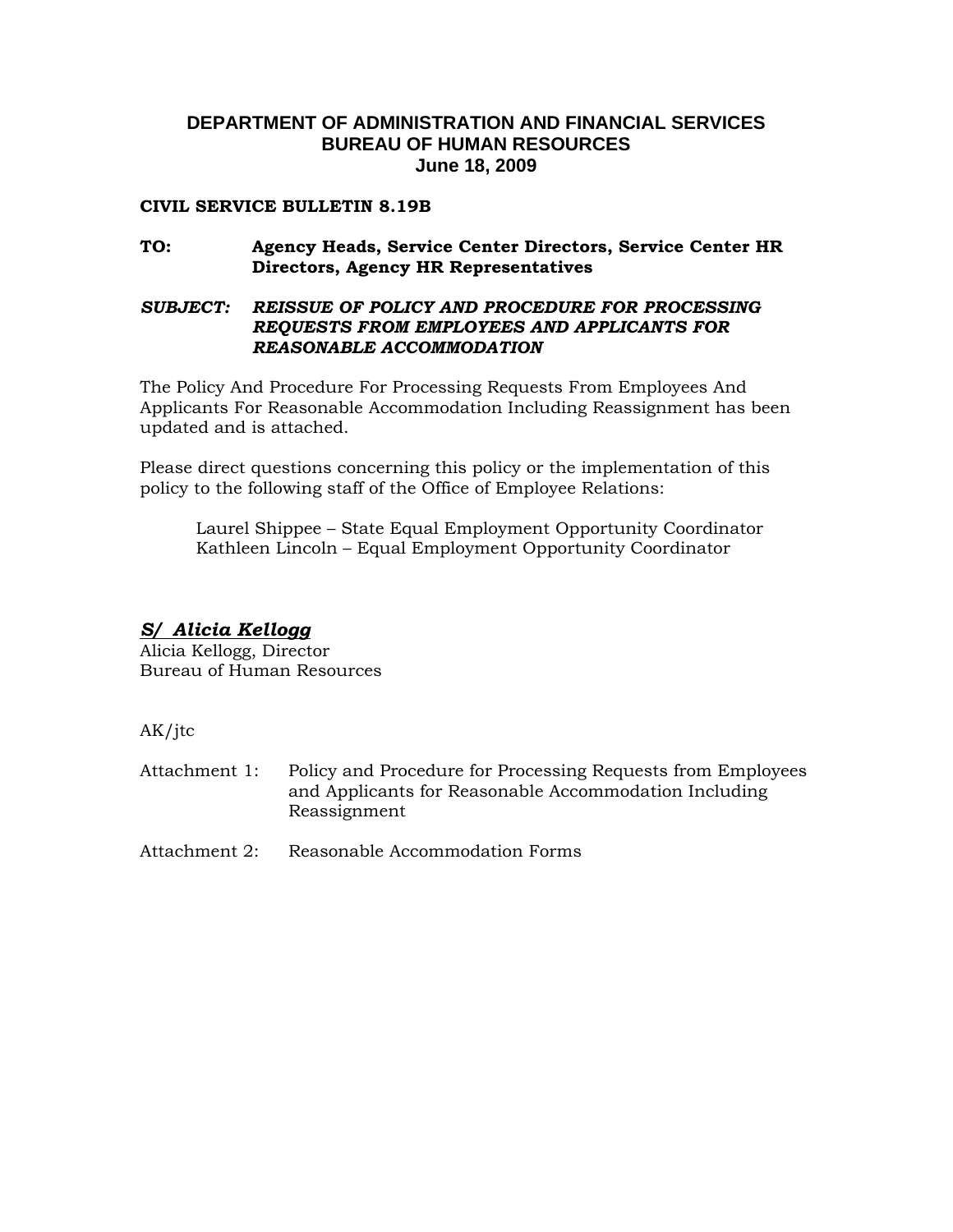# **STATE OF MAINE POLICY AND PROCEDURE FOR PROCESSING REQUESTS FROM EMPLOYEES AND APPLICANTS FOR REASONABLE ACCOMMODATION INCLUDING REASSIGNMENT**

# **POLICY**

 It is the policy of the State of Maine to provide reasonable accommodations in a timely manner for any qualified individual with a disability who is an employee or applicant for employment in accordance with provisions of the Maine Human Rights Act, the Americans with Disabilities Act and the Rehabilitation Act of 1973. All state agencies will adhere to all applicable state and federal laws, regulations and guidelines with respect to providing reasonable accommodations to afford equal employment opportunity to any qualified individual with a disability.

## **PROCEDURE**

 1. Requests for accommodation may be directed to the supervisor/manager of that employee, the agency EEO Officer, or, in the case of a job-related injury, the Workers' Compensation representative. This does not preclude a supervisor/manager from initiating the reasonable accommodation procedure in appropriate circumstances. All requests for accommodation must be documented and processed as expeditiously as possible and in all cases forwarded to the agency EEO Officer. **No request shall be approved or denied prior to review by the agency EEO Officer or the State EEO Coordinator and a determination that the decision is consistent with both state and federal law and state policy.** 

 2. The agency EEO Officer will work with the supervisor/manager to determine whether the request is reasonable within the framework of existing laws and regulations. The EEO officer may determine that it is necessary to request a statement from the applicant/employee's treatment provider verifying the limitations/restrictions and necessity for the requested accommodations. If additional information is required, the applicant/employee will be contacted for a release of medical information. Any request for additional medical opinions will be made in accordance with applicable contractual agreements currently in force. **No requests for medical information will be made without approval from the agency EEO Officer.**

 3. If the request is approved by the agency, the accommodation will be provided as promptly as possible. If denied, the employee may request that the decision be reviewed by the State EEO Coordinator in the Bureau of Human Resources.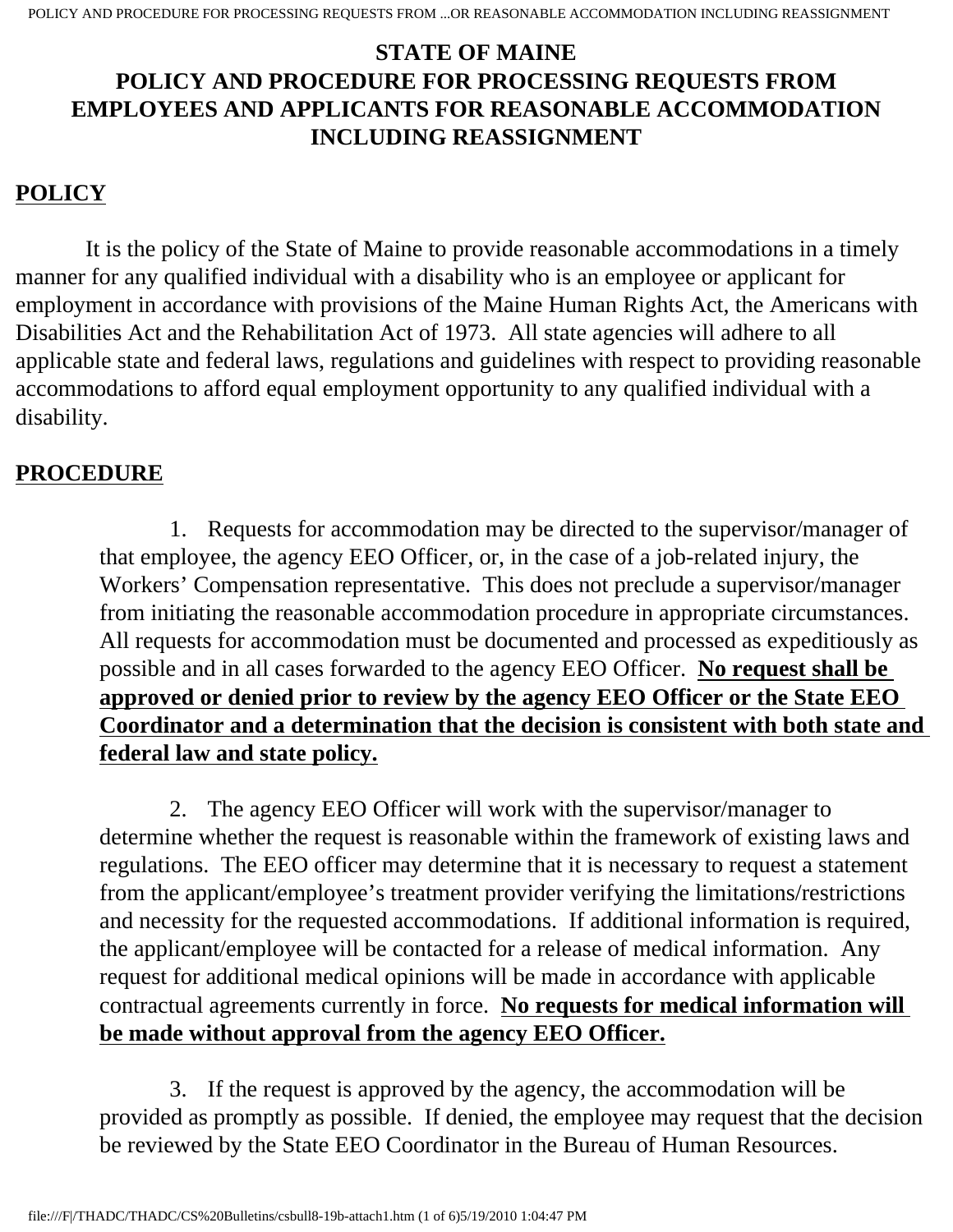4. If at any time during the process it is determined that an employee is unable to perform the essential functions of his/her position even with reasonable accommodation, s/he may be eligible for reassignment.

# **REASSIGNMENT OF EMPLOYEE AS A REASONABLE ACCOMMODATION**

If reasonable accommodations cannot be made within the employee's current position, state and federal laws require the employer to explore reassignment to a vacant position. Agencies **must**  first explore equivalent positions and then demotion options for disabled employees who can no longer successfully perform their current jobs with or without reasonable accommodation.

 The transfer or demotion of a disabled employee that is necessary to provide a reasonable accommodation for continued employment must be given priority over other means to fill available vacant positions, unless the reassignment would cause an undue hardship on the agency.

 A position is available if it is currently vacant, approved to be filled, and there are no individuals with a contractual right to the position.

 Demotion to a position in a lower pay grade is appropriate only if there are no accommodations that would enable the employee to remain in a position that is equivalent in terms of pay, status or other relevant factors, or if both the agency and the employee agree that demotion is the most appropriate accommodation.

 There is no obligation to promote an employee as a reasonable accommodation under the ADA. The transfer/demotion provisions of this policy do not apply to applicants for employment but are applicable only to employees currently holding or having rights to positions in State government.

## **Employees Who are Injured on the Job**

Whether an employee who is injured on the job is covered by this policy will depend on whether the employee meets the definition of qualified individual with a disability under state or federal law.

# **Definitions**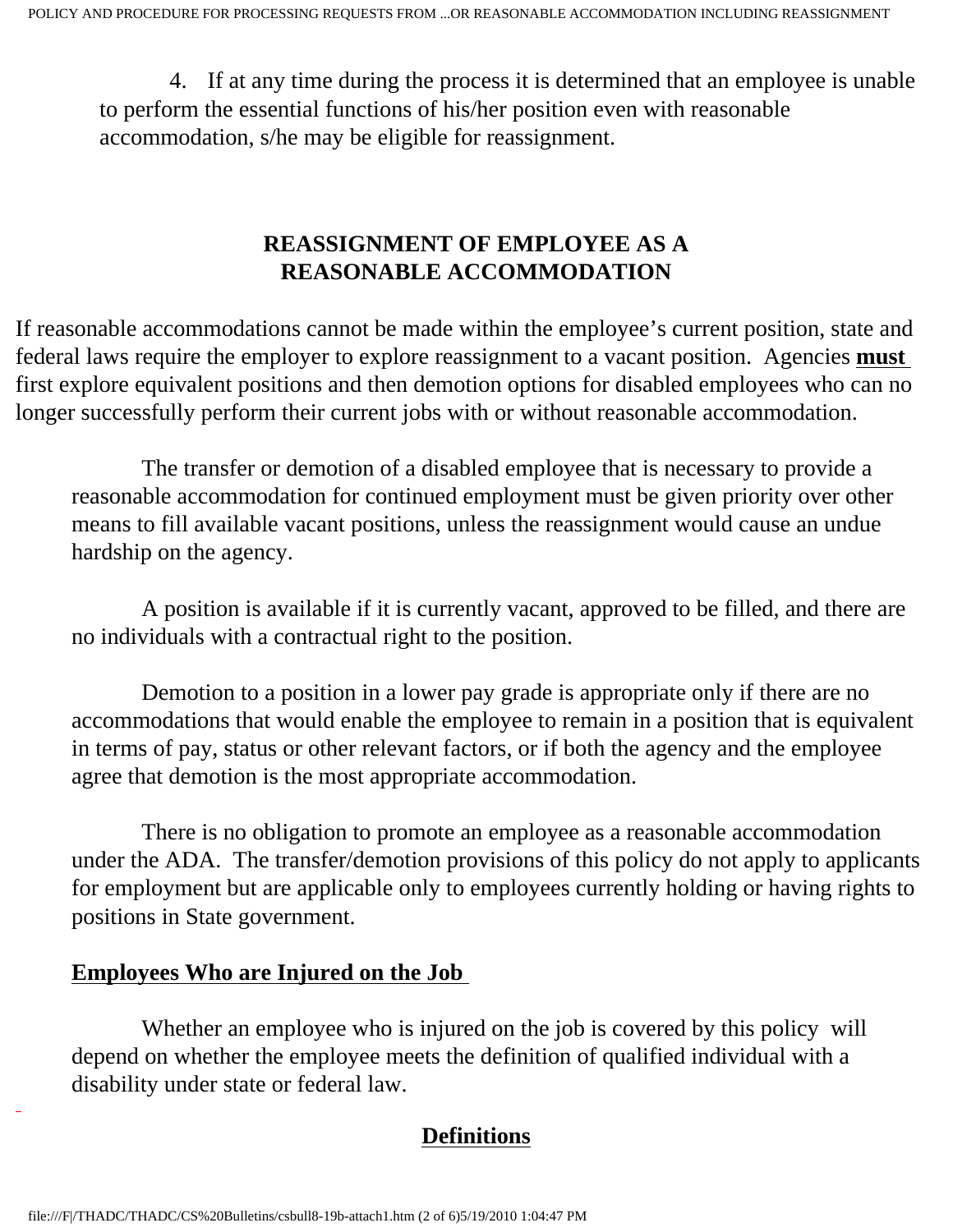**Disability** – A condition that meets the definition of a physical or mental disability under the Maine Human Rights Act or that meets the definition of disability under the Americans with Disabilities Act or the Rehabilitation Act of 1973.

**Qualified Individual with a Disability** – Any disabled individual who can perform the essential functions of a position with or without reasonable accommodation.

**Reasonable Accommodation** – Any change in the work environment or in the way things are customarily done that enables an individual with a disability to enjoy equal employment opportunities. It is unlawful not to make a reasonable accommodation to the known physical or mental limitations of an otherwise qualified applicant or employee with a disability, unless it can be demonstrated that the accommodation would impose an undue hardship on the operation of the organization. Reasonable accommodations may take such forms as:

- Making a facility accessible to employees;
- Job restructuring, within job's classification and compensation and without unreasonable impact on other workers;
- Some changes or flex in work hours or days;
- Providing interpretive services or assistive devices;
- Reassignment to a vacant position

**Essential Job Functions** – The fundamental job duties of the position. A job function may be considered an essential function if employees in the position must perform the function and: 1) the position exists to perform that function, or 2) the function is essential because of the limited number of employees available among whom the performance of that job function can be distributed; and/or 3) the function is highly specialized so that the incumbent in the position is hired for his or her expertise or ability to perform the function.

**Undue Hardship** – Significant difficulty or expense in, or resulting from, the provision of an accommodation. The determination of "undue hardship" takes into consideration anything that would be unduly costly, extensive, substantial, or disruptive, or that would fundamentally alter the nature of the operation of the business.

**Qualification Standards** – The personal and professional attributes including the skill, experience, education, physical, medical, safety and other requirements that an individual must meet in order to be eligible for the position held.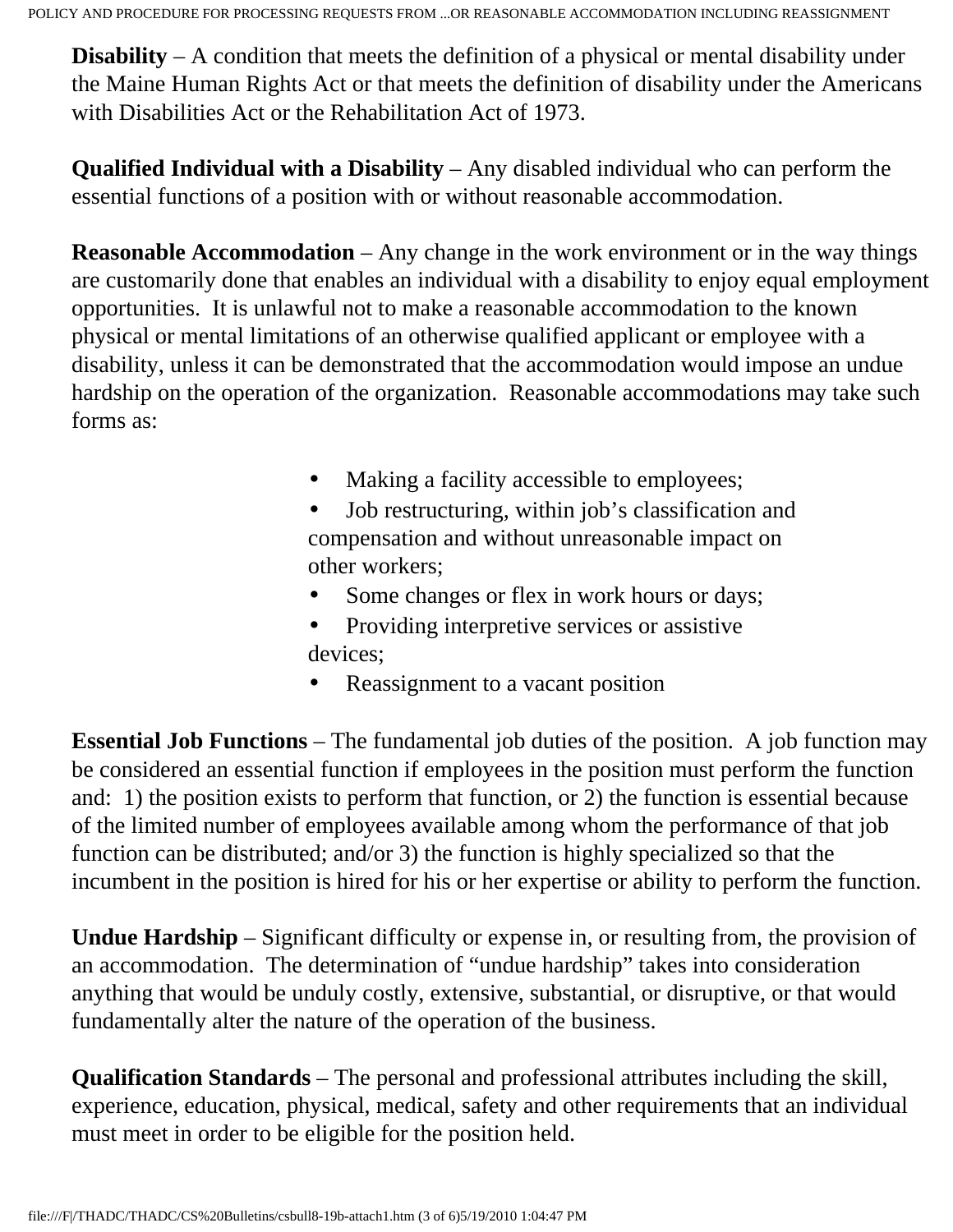### **Reassignment Provisions**

 Each agency must first attempt to make reasonable accommodations that will enable the employee to successfully perform the essential job functions of the current position. If such reasonable accommodation is not possible, or if both the employee and the agency agree that reassignment to another position within the agency is a more appropriate accommodation that accommodation in the current job, then the following provisions apply.

 1. The agency must attempt to place the employee in an equivalent vacant position that the employee can perform, with or without reasonable accommodations, provided one is available within the agency. An equivalent position is a position with similar pay, status, promotional opportunities, and other conditions of employment but not necessarily in the same job classification or pay grade to which the employee is currently assigned. The agency may nominate such employee without testing, provided that the employee meets the established minimum qualifications for the classification.

 2. An agency may demote an employee to a lower graded available position if: 1) there are not accommodations that would enable the employee to remain in the current position and there are no equivalent positions available for which the individual is qualified with or without reasonable accommodation, or 2) both the agency and the employee agree that demotion is the most appropriate accommodation. In the event that an employee demotes to another position, standard salary policies regarding demotions will apply. The agency may nominate such employee without testing, provided that the employee meets the established minimum qualifications for the classification.

 3. If demotion is being considered as a reasonable accommodation for a disability, or if no accommodation is available within the agency, the agency must inform the employee of his/her right to access existing vacancies in other agencies. If the employee selects this option, the agency must refer the employee to the Bureau of Human Resources where the employee will be assisted in identifying equivalent position vacancies in state government for which they qualify as defined in paragraph 1 above. If no equivalent positions exist, demotion opportunities will be considered in accordance with paragraph 2 above.

Agencies will be required to consider all such employees immediately after any individuals with contractual rights to the position. No candidates other than these may be hired by an agency until disabled employees seeking transfer or demotion from other agencies as a reasonable accommodation have been considered. A disabled employee is qualified and must be hired if the employee is qualified to perform the essential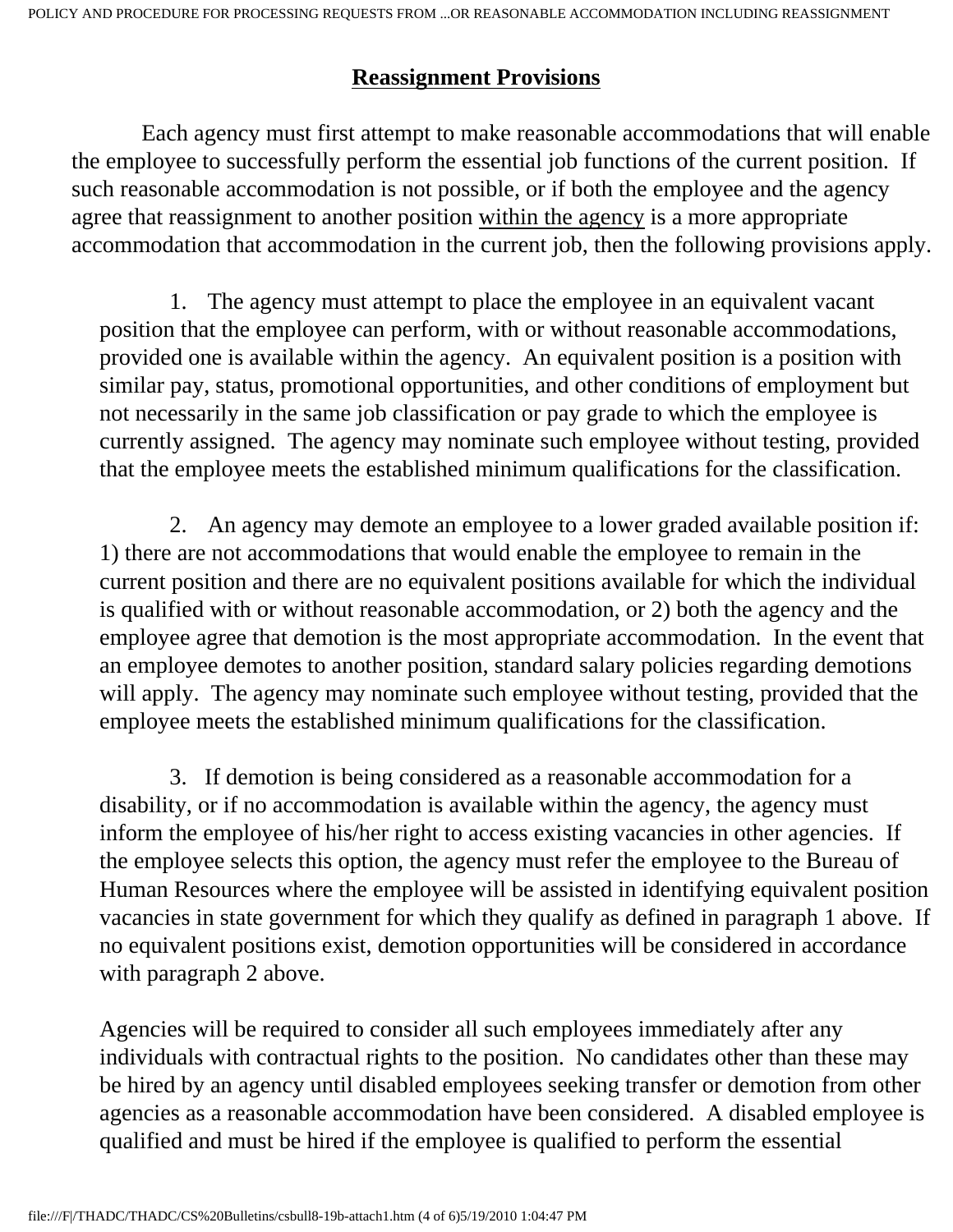POLICY AND PROCEDURE FOR PROCESSING REQUESTS FROM ...OR REASONABLE ACCOMMODATION INCLUDING REASSIGNMENT

functions of the position with or without reasonable accommodation.

### **Transitional Status**

 The ADA requires the search of positions that are available at the time that it becomes evident that transfer must be explored as a reasonable accommodation. Recognizing that this search may take some time to complete, employees will be allowed to use accrued sick, vacation, and/or compensatory time to cover any time period that may elapse between the determination that the employee cannot continue to perform the duties of his/her present position and the time that the employee is reassigned or terminated in the event that reassignment cannot be made.

## **Procedures**

 The potential for reassignment as a reasonable accommodation begins when a request for accommodation is made in accordance with established procedures, but may be considered **only** when no reasonable accommodation can be made in the employee's current position.

 1. Requests for consideration for reassignment can be initiated by the employee needing accommodation, the supervisor/manager, the EEO Officer or agency/State Workers Compensation staff. Requests can be made at any time. Agency EEO Officers **must** be notified of all requests for accommodation. The State EEO Coordinator is also available for technical assistance in the reasonable accommodation search/ documentation process. All requests for accommodation and efforts to provide accommodation must be documented. It is recommended that medical documentation of the employee's limitations and need for accommodation be required. Accommodations must be explored in the following order:

- Accommodation within the existing job
- Reassignment to an equivalent position
- Demotion

 Full documentation must be provided concerning efforts to make reasonable accommodation in accordance with this policy, including reasons for bypassing reassignment to an equivalent position

2. If the employee is transferred or demoted, the agency must submit a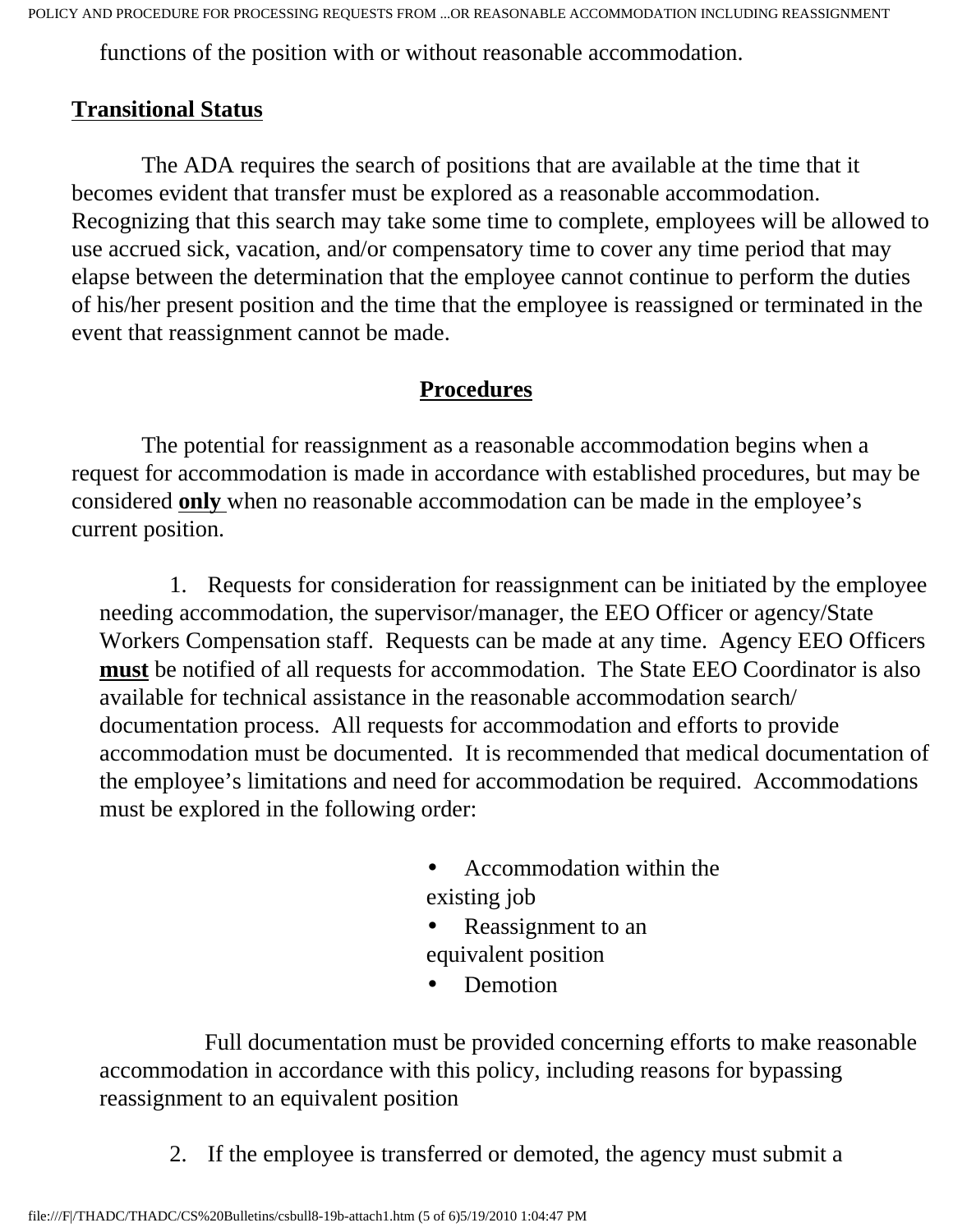statement that the action is taken in accordance with this policy to the Bureau of Human Resources when the transaction is entered on MFASIS. This statement will serve as authorization for the reassignment and will serve as notice to the Bureau that such an accommodation has been made.

 3. Whenever a reasonable accommodation cannot be made within the employing agency, or whenever the only accommodation available within the agency is demotion, the employee must be informed of his/her right to access existing vacancies in other agencies and referred to the Bureau of Human Resources.

 4. The Bureau will review all such referrals and the agency's accommodation documentation to ensure that more favorable accommodations cannot be made for the employee within the agency before considering placement to another agency.

# **Interpretive Guidance and Technical Assistance**

 A complete understanding of essential job function, reasonable accommodation and undue hardship is necessary to properly administer the provisions of this policy.

 Additionally, agencies may need technical assistance when it is necessary to explore the need for reasonable accommodation that may or may not include reassignment. Technical assistance is available from the following:

> State EEO Coordinator, Office of Employee Relations – 287-4651 Legal Counsel, Office of Employee Relations - 287-4447

Revised 5/09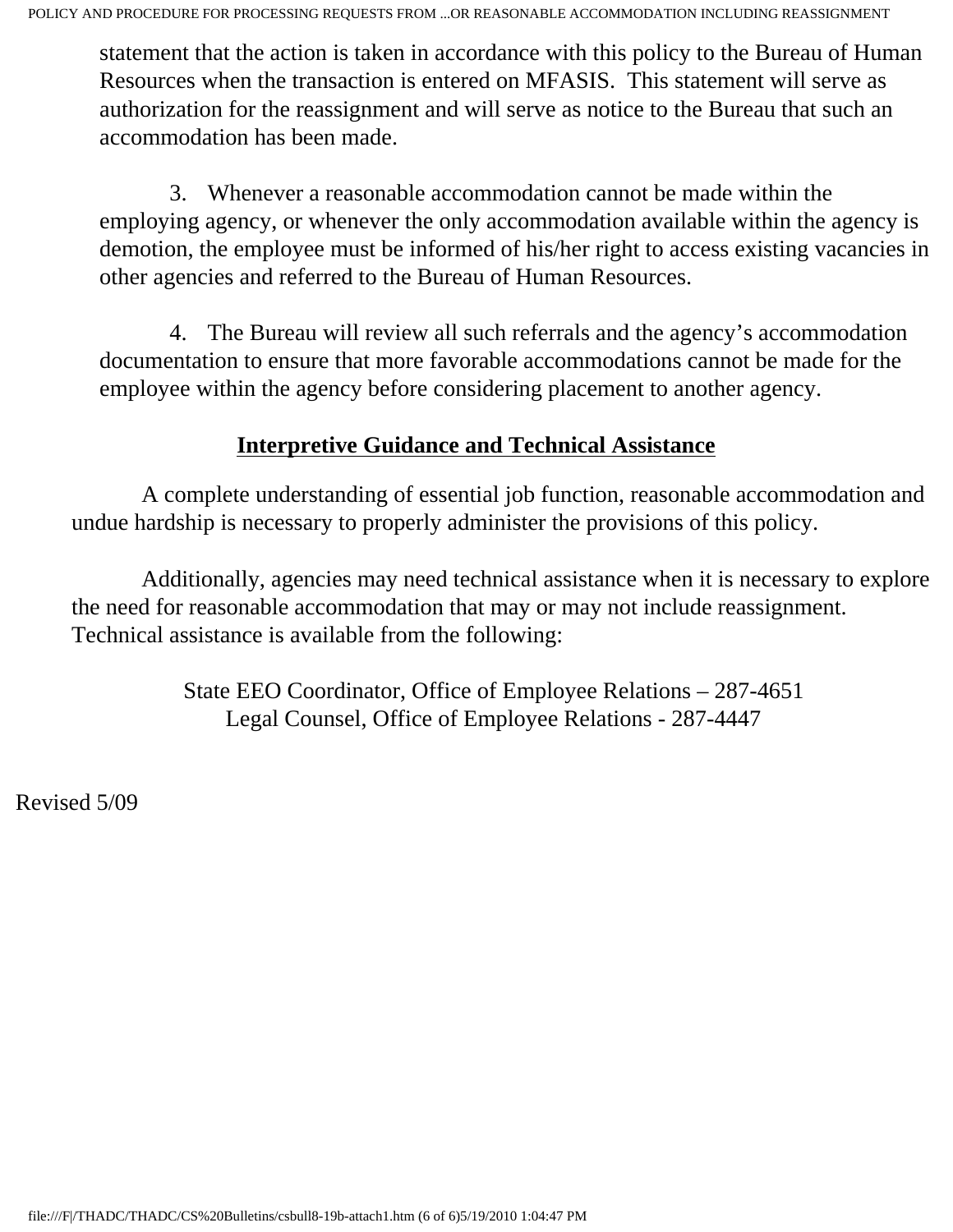#### **HEALTH CARE PROVIDER QUESTIONNAIRE FOR THE PURPOSE OF PROVIDING REASONABLE ACCOMMODATION**

| Employee Name:              |  |
|-----------------------------|--|
| <b>Employee's Position:</b> |  |

IMPORTANT NOTE TO HEALTH CARE PROVIDER: When answering these questions, please **do not take into consideration any ameliorative effects of mitigating measures**, such as medications, medical supplies, equipment, or appliances, low-vision devices (which do not include ordinary eyeglasses or contact lenses), prosthetics including limbs and devices, hearing aids and cochlear implants or other implantable hearing devices, mobility devices, or oxygen therapy equipment and supplies; use of assistive technology; reasonable accommodations or auxiliary aids or services; or learned behavioral or adaptive neurological modifications.

| Does the employee have a physical or mental <b>impairment</b> ? Yes                           | N٥ |
|-----------------------------------------------------------------------------------------------|----|
| (An impairment is a physiological disorder affecting one or more body systems, or a mental or |    |
| psychological disorder, including, but not limited to, the conditions listed below.)          |    |

If yes, what is the impairment?

 $\overline{a}$ 

Please **circle** any of the following conditions, **without regard to severity**, unless otherwise indicated, that the employee may have.

| <b>Acquired Brain Injury</b>                                         | Alcoholism                |                           |
|----------------------------------------------------------------------|---------------------------|---------------------------|
| Amyotrophic Lateral Sclerosis                                        | <b>Bipolar Disorder</b>   | Cancer                    |
| Blindness or abnormal vision loss                                    | Cerebral Palsy            | Crohn's Disease           |
| Major Depressive Disorder                                            | Lupus                     | <b>Cystic Fibrosis</b>    |
| Deafness or abnormal hearing loss                                    | <b>Diabetes</b>           | Epilepsy                  |
| Substantial disfigurement                                            | <b>Heart Disease</b>      | HIV or AIDS               |
| Kidney or Renal Diseases                                             | <b>Mental Retardation</b> | Mastectomy                |
| Major Depressive Disorder                                            | <b>Multiple Sclerosis</b> | <b>Muscular Dystrophy</b> |
| Pervasive Developmental Disorders                                    | Parkinson's Disease       | Paralysis                 |
| <b>Rheumatoid Arthritis</b>                                          | Schizophrenia             |                           |
| <b>Chronic Obstructive Pulmonary Disease</b>                         |                           |                           |
| Absent, artificial or replacement limbs, hands, feet or vital organs |                           |                           |
|                                                                      |                           |                           |

Is the employee currently impaired, or is the impairment episodic or in remission?

What is the anticipated **duration** of the impairment?

|             |     | If the actual or expected duration is more than six months, does the condition impair the employee's        |  |  |  |
|-------------|-----|-------------------------------------------------------------------------------------------------------------|--|--|--|
|             |     | physical or mental health to a significant extent as compared to what is ordinarily expected in the general |  |  |  |
| population? | Yes | No                                                                                                          |  |  |  |

If yes, please describe how the impairment impairs the employee's physical or mental health

|     |     |  |                          | Does the impairment require special education, vocational rehabilitation or related services? |
|-----|-----|--|--------------------------|-----------------------------------------------------------------------------------------------|
| Yes | No. |  | If yes, please describe: |                                                                                               |
|     |     |  |                          |                                                                                               |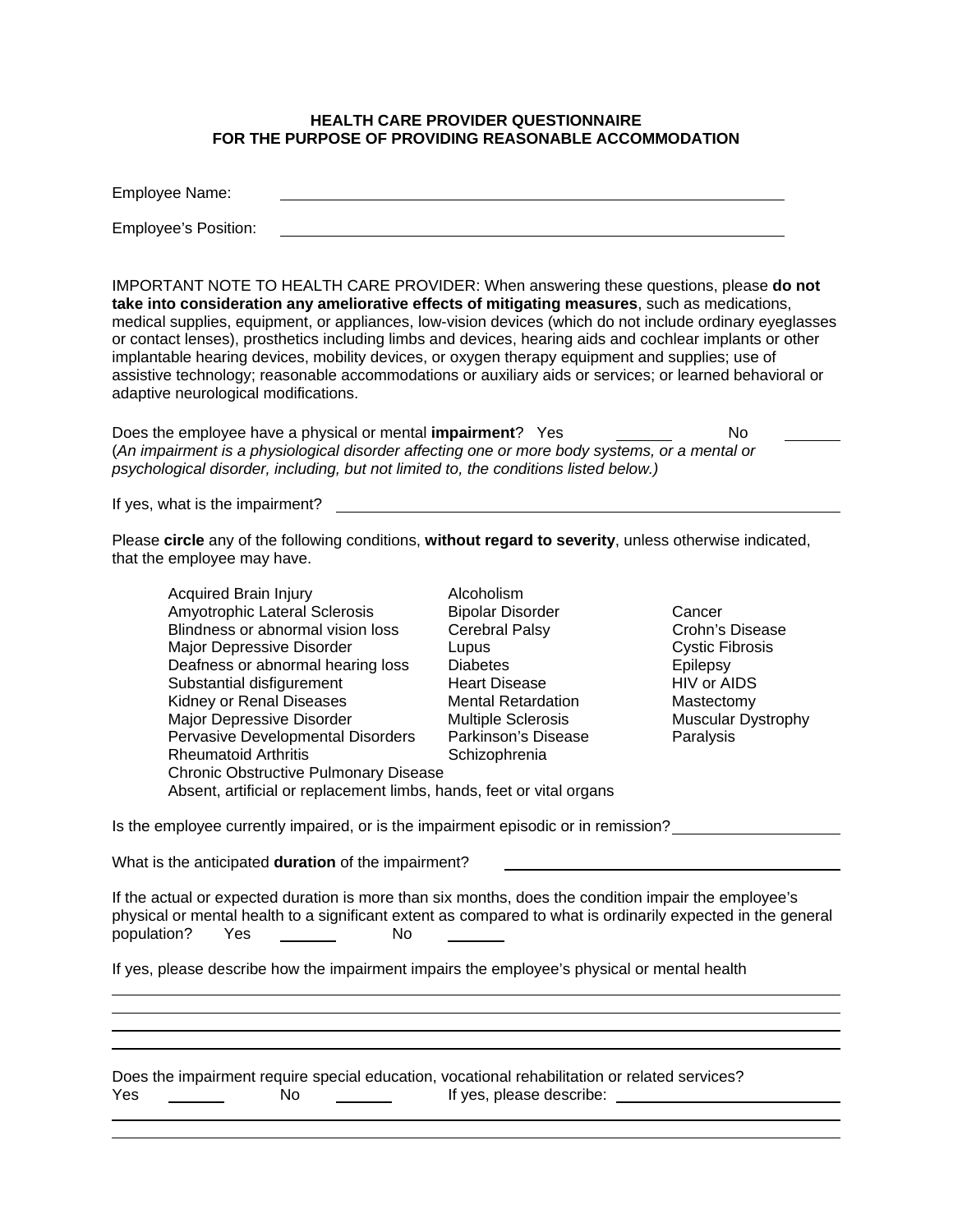Please **circle** any of the following major life activities are affected by the impairment.

| Walking          | Speaking                            | <b>Breathing</b> | <b>Caring for Oneself</b>      |
|------------------|-------------------------------------|------------------|--------------------------------|
| Hearing          | Seeing                              | <b>Thinking</b>  | Communicating                  |
| Reading          | Standing                            | Reaching         | Interacting with Others        |
| Learning         | Lifting                             | Concentrating    | <b>Performing Manual Tasks</b> |
| *Working         | Sleeping                            | Eating           | Bending                        |
|                  | **Major Bodily Functions (Describe) |                  |                                |
| Other (Describe) |                                     |                  |                                |

\**If working is an activity affected by the impairment, please indicate the class of jobs, or broad category of work, which is affected by the impairment.* 

*\*\*Major Bodily Functions include, but are not limited to, functions of the immune system, normal cell growth, digestive, bowel, bladder, neurological, brain, respiratory, circulatory, endocrine, and reproductive functions.* 

Does the impairment **substantially limit** the employee's ability to perform such major life activities? Yes No

For each major life activity that is limited by the impairment, please describe how the employee is restricted as to the condition, manner, or duration under which that activity can be performed, as compared to the way in which an average person in the general population can perform that activity:

Based on your understanding of the employee's job requirements, please assess whether the employee can perform all job functions: Yes No

If not, which job functions cannot be performed, and why not?

What reasonable accommodation(s), if any, would you recommend for the employer to consider in order to enable the employee to work?

Would performing any of the job functions result in a direct safety or health threat to this employee or other people (co-workers, members of the general public, etc.)? Yes\* \_\_\_\_\_\_\_\_\_\_\_\_

\* If yes, please describe:

 $\overline{a}$ 

(a) which job function(s) would pose such a threat:

(b) the direct safety or health threat posed:

(c) any reasonable accommodations that would eliminate or reduce such threat:

| Signature    | Date |
|--------------|------|
| Printed Name |      |
| Occupation   |      |
| Revised 4/09 |      |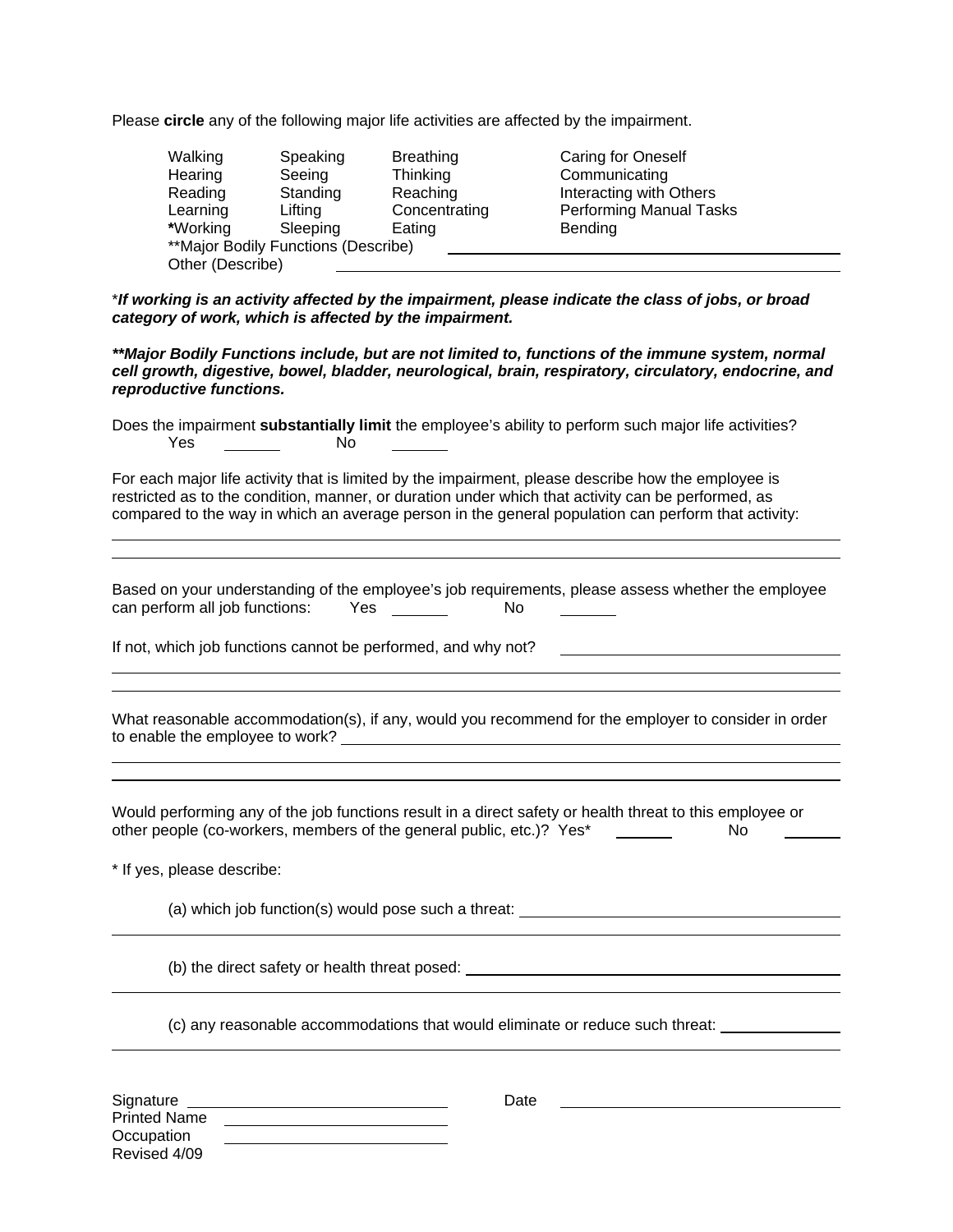### **State of Maine Department of Administrative & Financial Services**

### **Certificate Authorizing Release of Medical/Health Care and Personnel Information**

 I authorize my employer to obtain medical records and information from my physician, osteopath, chiropractor, therapist or other health care provider for the specific purposes of:

- determining whether I have a disability under the Maine Human Rights Act, the Americans with Disabilities Act, and/or the Rehabilitation Act of 1973;
- determining the effect of the disability on performance of essential job functions; and/or
- ❖ determining appropriate reasonable accommodations.

I understand that any medical records or other information will be released only for the purposes stated above and will be maintained in a separate location from my personnel file and will remain confidential except to the extent necessary to make the determinations stated above.

This authorization includes substance abuse treatment records to the extent necessary to make the above determinations. (See PL-92-225, PL 93-382, 42 CFR Part 2).

Unless I revoke this release, it will remain in effect for one year from this date. I am entitled to a copy of this release.

I have the right at any time to revoke this release and to refuse authorization to disclose all or some medical information, but my revocation or refusal may result in denial of my request for reasonable accommodation. I can revoke this release by providing written notice to my personnel officer or the departmental equal employment opportunity coordinator.

I also hereby authorize my employer, the State of Maine, to release to my health care providers any and all documents related to me and my employment with the State of Maine, including, but not limited to: workers' compensation information, medical information of any kind, performance evaluations and personal references submitted in confidence, complaints, charges, or accusations of misconduct, replies to those complaints, charges or accusations and any other information or materials that may result in disciplinary action.

| <b>Employee Signature:</b> | Date |  |
|----------------------------|------|--|
|                            |      |  |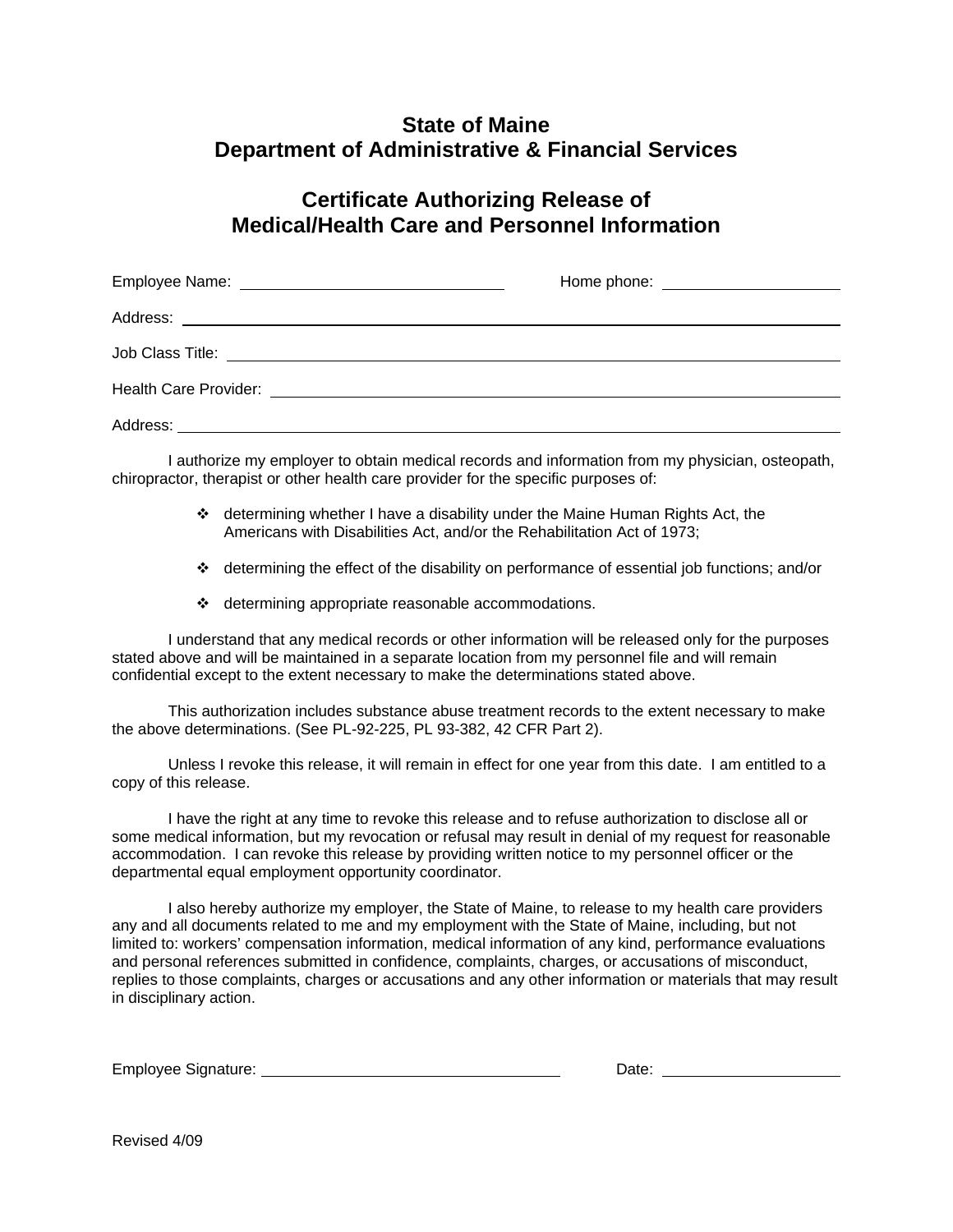### **EMPLOYEE'S REQUEST FOR REASONABLE ACCOMMODATION(S)**

|                                                                                                                                                                                                                                                                                                                                                                                                                                                                                                                                                                                                                                                                                                                                                                                                                   |                                                       |                                                                            |                                                                                  | Home phone: <u>________________________</u>                                                                 |  |  |
|-------------------------------------------------------------------------------------------------------------------------------------------------------------------------------------------------------------------------------------------------------------------------------------------------------------------------------------------------------------------------------------------------------------------------------------------------------------------------------------------------------------------------------------------------------------------------------------------------------------------------------------------------------------------------------------------------------------------------------------------------------------------------------------------------------------------|-------------------------------------------------------|----------------------------------------------------------------------------|----------------------------------------------------------------------------------|-------------------------------------------------------------------------------------------------------------|--|--|
|                                                                                                                                                                                                                                                                                                                                                                                                                                                                                                                                                                                                                                                                                                                                                                                                                   |                                                       |                                                                            |                                                                                  |                                                                                                             |  |  |
|                                                                                                                                                                                                                                                                                                                                                                                                                                                                                                                                                                                                                                                                                                                                                                                                                   |                                                       |                                                                            |                                                                                  |                                                                                                             |  |  |
| Employment status (circle): Full Time Part Time                                                                                                                                                                                                                                                                                                                                                                                                                                                                                                                                                                                                                                                                                                                                                                   |                                                       |                                                                            |                                                                                  | Seasonal Applicant                                                                                          |  |  |
|                                                                                                                                                                                                                                                                                                                                                                                                                                                                                                                                                                                                                                                                                                                                                                                                                   |                                                       |                                                                            |                                                                                  |                                                                                                             |  |  |
|                                                                                                                                                                                                                                                                                                                                                                                                                                                                                                                                                                                                                                                                                                                                                                                                                   |                                                       |                                                                            |                                                                                  |                                                                                                             |  |  |
| Do you have any of the following conditions? If so, please circle the appropriate condition(s):                                                                                                                                                                                                                                                                                                                                                                                                                                                                                                                                                                                                                                                                                                                   |                                                       |                                                                            |                                                                                  |                                                                                                             |  |  |
| <b>Acquired Brain Injury</b><br>Alcoholism<br>Amyotrophic Lateral Sclerosis<br><b>Bipolar Disorder</b><br>Cancer<br>Blindness or abnormal vision loss<br>Cerebral Palsy<br>Crohn's Disease<br>Major Depressive Disorder<br><b>Cystic Fibrosis</b><br>Lupus<br>Deafness or abnormal hearing loss<br><b>Diabetes</b><br>Epilepsy<br>Substantial disfigurement<br><b>Heart Disease</b><br>HIV or AIDS<br>Kidney or Renal Diseases<br><b>Mental Retardation</b><br>Mastectomy<br>Major Depressive Disorder<br><b>Multiple Sclerosis</b><br><b>Muscular Dystrophy</b><br>Pervasive Developmental Disorders<br>Parkinson's Disease<br>Paralysis<br><b>Rheumatoid Arthritis</b><br>Schizophrenia<br><b>Chronic Obstructive Pulmonary Disease</b><br>Absent, artificial or replacement limbs, hands, feet or vital organs |                                                       |                                                                            |                                                                                  |                                                                                                             |  |  |
|                                                                                                                                                                                                                                                                                                                                                                                                                                                                                                                                                                                                                                                                                                                                                                                                                   |                                                       |                                                                            |                                                                                  | Anticipated duration of the impairment/condition, including whether the impairment is current, episodic, or |  |  |
| Please list special education, vocational rehabilitation or related services, if any, that your                                                                                                                                                                                                                                                                                                                                                                                                                                                                                                                                                                                                                                                                                                                   |                                                       |                                                                            |                                                                                  |                                                                                                             |  |  |
| Please circle any of the following major life activities are affected by the impairment.<br>Walking<br>Hearing<br>Reading<br>Learning<br>*Working<br>**Major Bodily Functions (Describe)<br>Other (Describe)                                                                                                                                                                                                                                                                                                                                                                                                                                                                                                                                                                                                      | Speaking<br>Seeing<br>Standing<br>Lifting<br>Sleeping | <b>Breathing</b><br><b>Thinking</b><br>Reaching<br>Concentrating<br>Eating | <b>Caring for Oneself</b><br>Communicating<br>Interacting with Others<br>Bending | Performing Manual Tasks                                                                                     |  |  |

\**If working is an activity affected by the impairment, please indicate the specific tasks or duties of your work that are affected by the impairment, and what functions you are still able to perform.* 

*\*\*Major Bodily Functions include, but are not limited to, functions of the immune system, normal cell growth, digestive, bowel, bladder, neurological, brain, respiratory, circulatory, endocrine, and reproductive functions.*